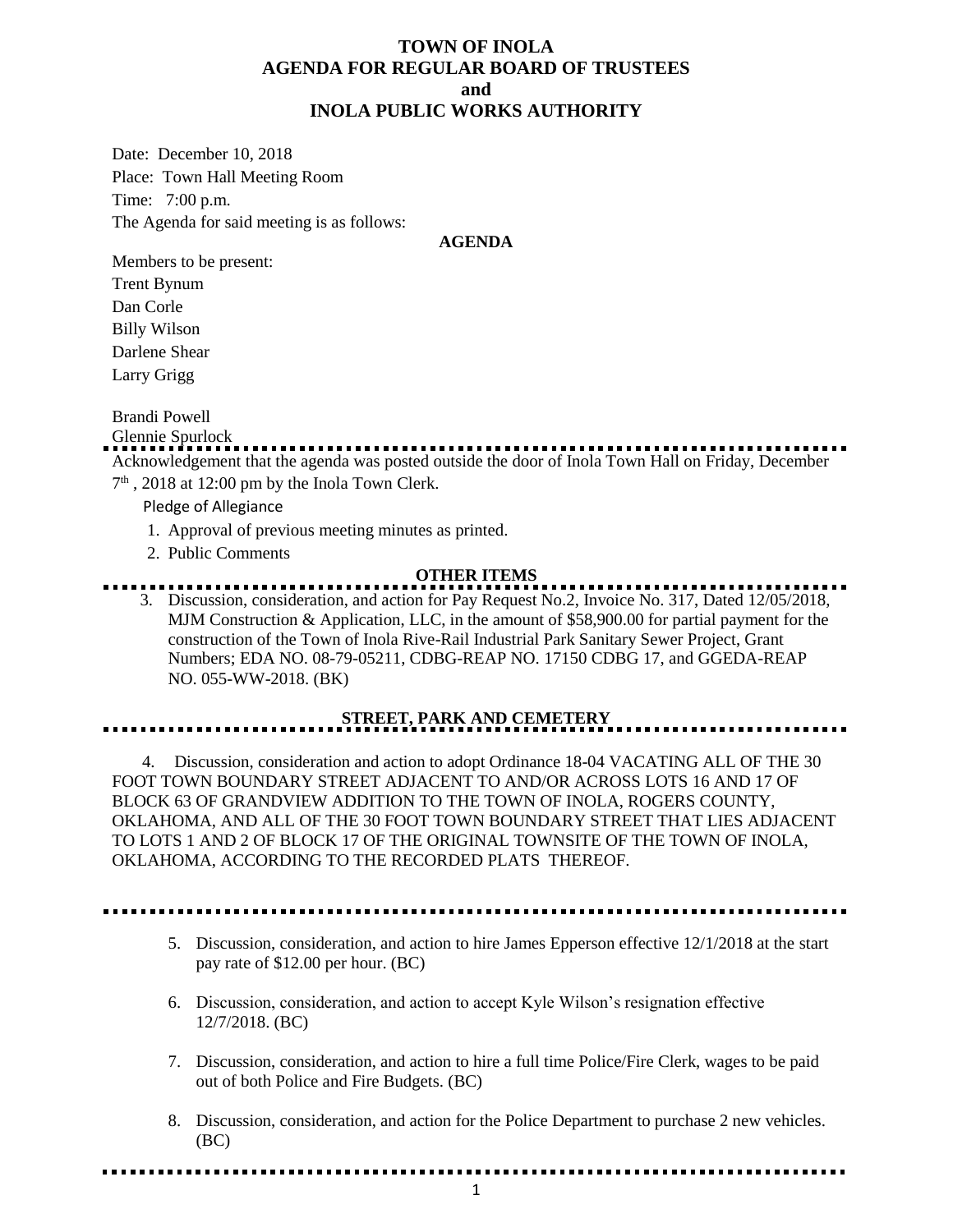- 9. Motion to go into PWA.
- 10. Return from PWA.
- 11. Approval of purchase orders as initialed.

#### **MAYOR'S COMMENTS** <u>. . . . . .</u> . . . ......

12. Motion to adjourn.